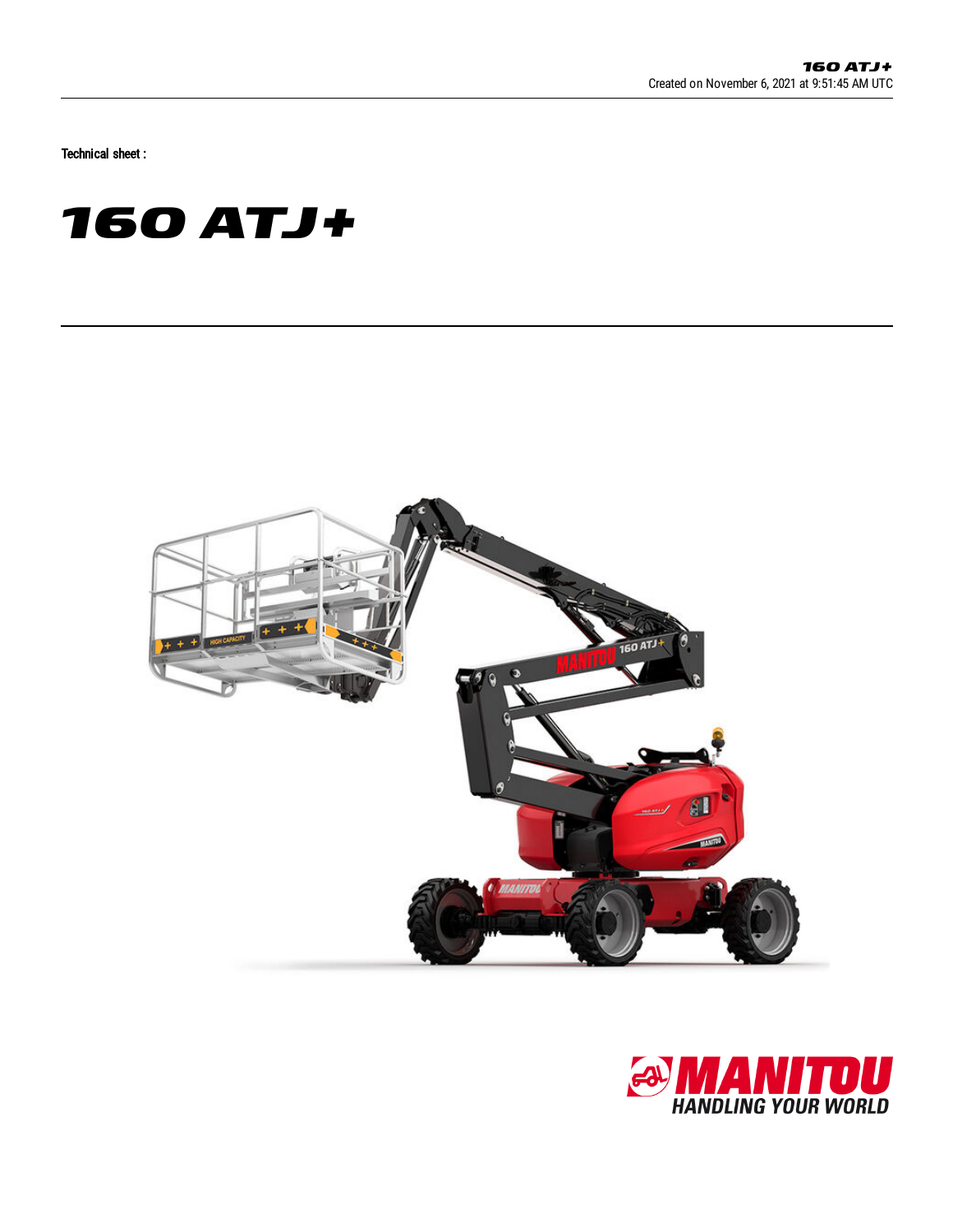| <b>Capacities</b>                        |             | <b>Metric</b>                            |
|------------------------------------------|-------------|------------------------------------------|
| Working height                           | h21         | 16.21 m                                  |
| Platform height                          | h7          | 14.21 m                                  |
| Max. outreach                            | r1          | 8.52 m                                   |
| Overhang                                 | h31         | 7.40 m                                   |
| Pendular arm rotation (top / bottom)     |             | +66.50 $^{\circ}$ / -65.80 $^{\circ}$    |
| Platform capacity                        | $\mathbf Q$ | 408 kg                                   |
| Turret rotation                          |             | 350°                                     |
| Platform rotation (right / left)         |             | 90°/90°                                  |
| Number of people (inside / outside)      |             | 3/3                                      |
| <b>Weight and dimensions</b>             |             |                                          |
| Platform weight*                         |             | 7500 kg                                  |
| Platform dimensions (length x width)     | lp / ep     | 2.30 m x 0.90 m                          |
| Overall width                            | b1          | 2.45 m                                   |
| Overall length                           | 1           | 7.09 m                                   |
| Overall height                           | h17         | 2.47 m                                   |
| Overall length (stowed)                  | 9           | 4.89 m                                   |
| Overall height (stowed)                  | h18         | 2.94 m                                   |
| Floor height (access)                    | h20         | $0.38$ m                                 |
| Counterweight offset (turret at 90°)     | a7          | 0.15 <sub>m</sub>                        |
| Internal turning radius (over tyres)     | b13         | 1.28 m                                   |
| External turning radius                  | Wa3         | 4.09 m                                   |
| Ground clearance at centre of wheelbase  | m2          | 0.40 <sub>m</sub>                        |
| Wheelbase                                | y           | 2.20 <sub>m</sub>                        |
| Performances                             |             |                                          |
| Drive speed - stowed                     |             | 5 km/h                                   |
| Drive speed - raised                     |             | 1 km/h                                   |
| Gradeability                             |             | 45 %                                     |
| Permissible leveling                     |             | $5~^\circ$                               |
| Wheels                                   |             |                                          |
| Tyres type                               |             | Foam-filled                              |
| Dimensions of front wheels / rear wheels |             | 908 x 370 mm - 908 x 370 mm              |
| Drive wheels (front / rear)              |             | 2/2                                      |
| Steering wheels (front / rear)           |             | 2/2                                      |
| Braking wheels (front / rear)            |             | 0/2                                      |
| <b>Engine/Battery</b>                    |             |                                          |
| Engine brand / model                     |             | Kubota - D1105-E4B                       |
| Engine norm                              |             | Stage V                                  |
| I.C. Engine power rating / Power (kW)    |             | 24.50 Hp / 18.50 kW                      |
| <b>Miscellaneous</b>                     |             |                                          |
| <b>Ground Pressure</b>                   |             | 11.60 daN/cm <sup>2</sup>                |
| <b>Hydraulic Pressure</b>                |             | 340 bar                                  |
| Hydraulic tank capacity                  |             | 5311                                     |
| Fuel tank                                |             | 511                                      |
| Noise to environment (LwA)               |             | $< 105$ dB(A)                            |
| Vibration on hands/arms                  |             | $< 0.50$ m/s <sup>2</sup>                |
| Daily consumption **                     |             | 71                                       |
| <b>Standards compliance</b>              |             |                                          |
|                                          |             | European directives: 2006/42/EC- Machine |
| This maching is in compliance with:      |             | $EN280:2013$ ) - 2004/108/EC (EMC) - 200 |

|                          | <b>Metric</b>                                                                                       |
|--------------------------|-----------------------------------------------------------------------------------------------------|
| $\overline{a}$           | 16.21 m                                                                                             |
| 7                        | 14.21 m                                                                                             |
| l.                       | 8.52 m                                                                                              |
| $\overline{\mathbf{3}}$  | 7.40 m                                                                                              |
|                          | +66.50 °/-65.80 °                                                                                   |
| Į                        | 408 kg                                                                                              |
|                          | 350°                                                                                                |
|                          | 90°/90°                                                                                             |
|                          | 3/3                                                                                                 |
|                          |                                                                                                     |
|                          | 7500 kg                                                                                             |
| ep                       | 2.30 m x 0.90 m                                                                                     |
| 1                        | 2.45 m                                                                                              |
| ı                        | 7.09 m                                                                                              |
| $\overline{7}$           | 2.47 m                                                                                              |
| J                        | 4.89 m                                                                                              |
| 8                        | 2.94 <sub>m</sub>                                                                                   |
| 20                       | $0.38$ m                                                                                            |
| 7                        | 0.15 <sub>m</sub>                                                                                   |
| 3                        | $1.28$ m                                                                                            |
| a3                       | 4.09 <sub>m</sub>                                                                                   |
| $\overline{2}$           | 0.40 <sub>m</sub>                                                                                   |
| $\overline{\phantom{a}}$ | 2.20 m                                                                                              |
|                          |                                                                                                     |
|                          | 5 km/h                                                                                              |
|                          | 1 km/h                                                                                              |
|                          | 45 %                                                                                                |
|                          | 5°                                                                                                  |
|                          |                                                                                                     |
|                          | Foam-filled                                                                                         |
|                          | 908 x 370 mm - 908 x 370 mm                                                                         |
|                          | 2/2                                                                                                 |
|                          | 2/2                                                                                                 |
|                          | 0/2                                                                                                 |
|                          |                                                                                                     |
|                          | Kubota - D1105-E4B                                                                                  |
|                          | Stage V                                                                                             |
|                          | 24.50 Hp / 18.50 kW                                                                                 |
|                          |                                                                                                     |
|                          | 11.60 daN/cm <sup>2</sup>                                                                           |
|                          | 340 bar                                                                                             |
|                          | 5311                                                                                                |
|                          | 511                                                                                                 |
|                          | $< 105$ dB(A)<br>$< 0.50$ m/s <sup>2</sup>                                                          |
|                          | 71                                                                                                  |
|                          |                                                                                                     |
|                          | European directives: 2006/42/EC- Machinery (revised<br>EN280:2013) - 2004/108/EC (EMC) - 2006/95/EC |
|                          | (Low voltage)                                                                                       |

This machine is in compliance with:

\*Varies according to options and standards of the country to which the machine is delivered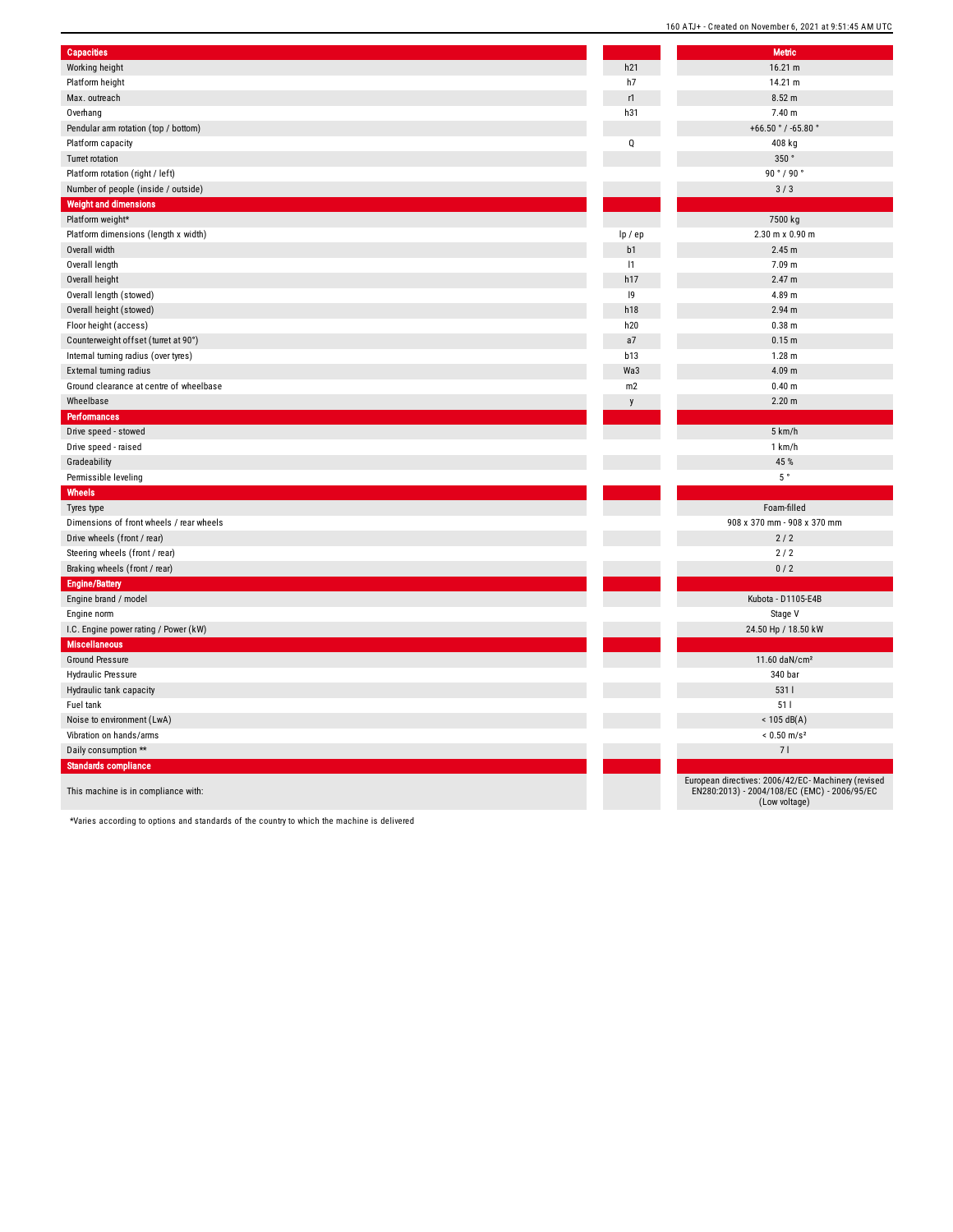### **Load chart**

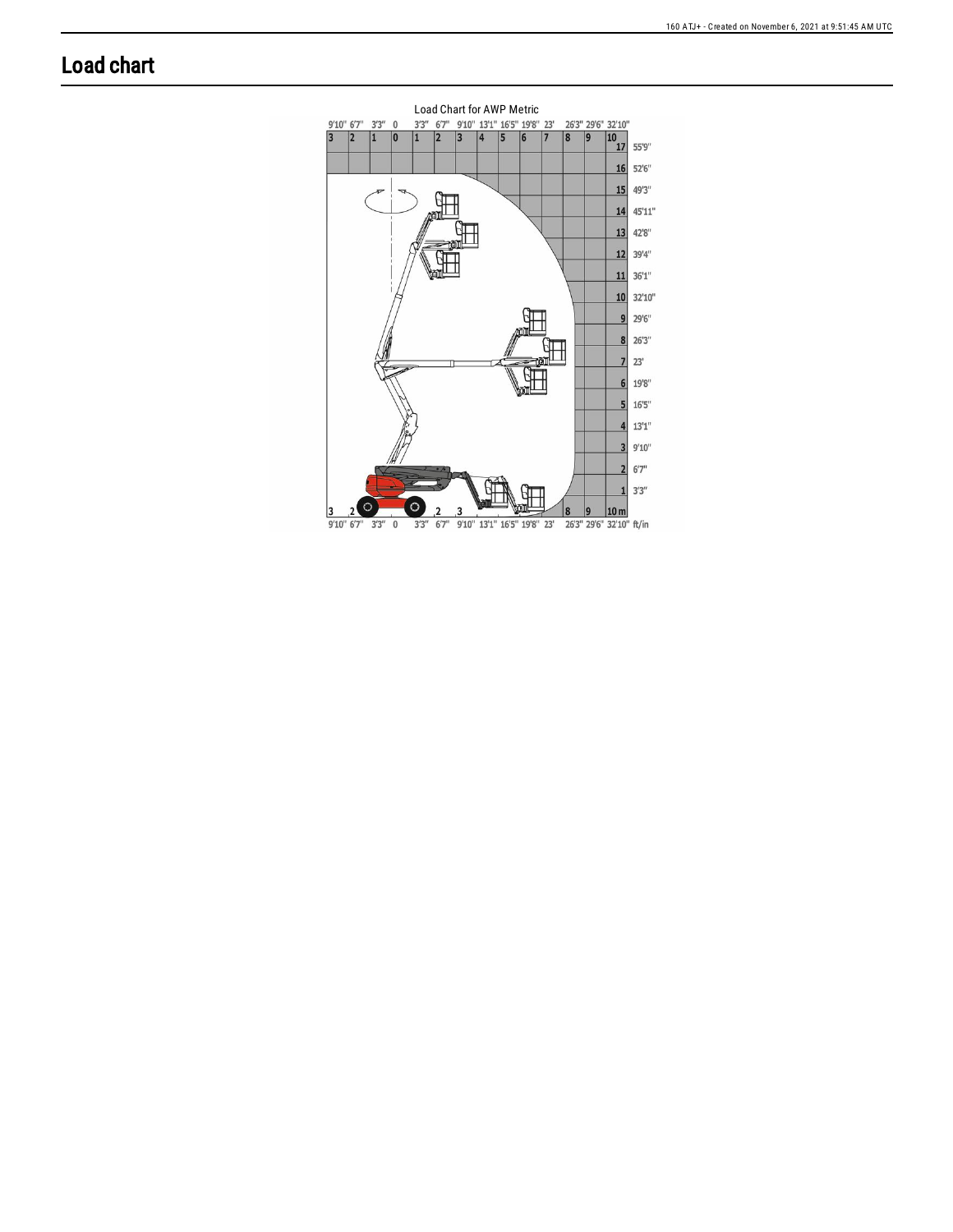## **Dimensional drawing**





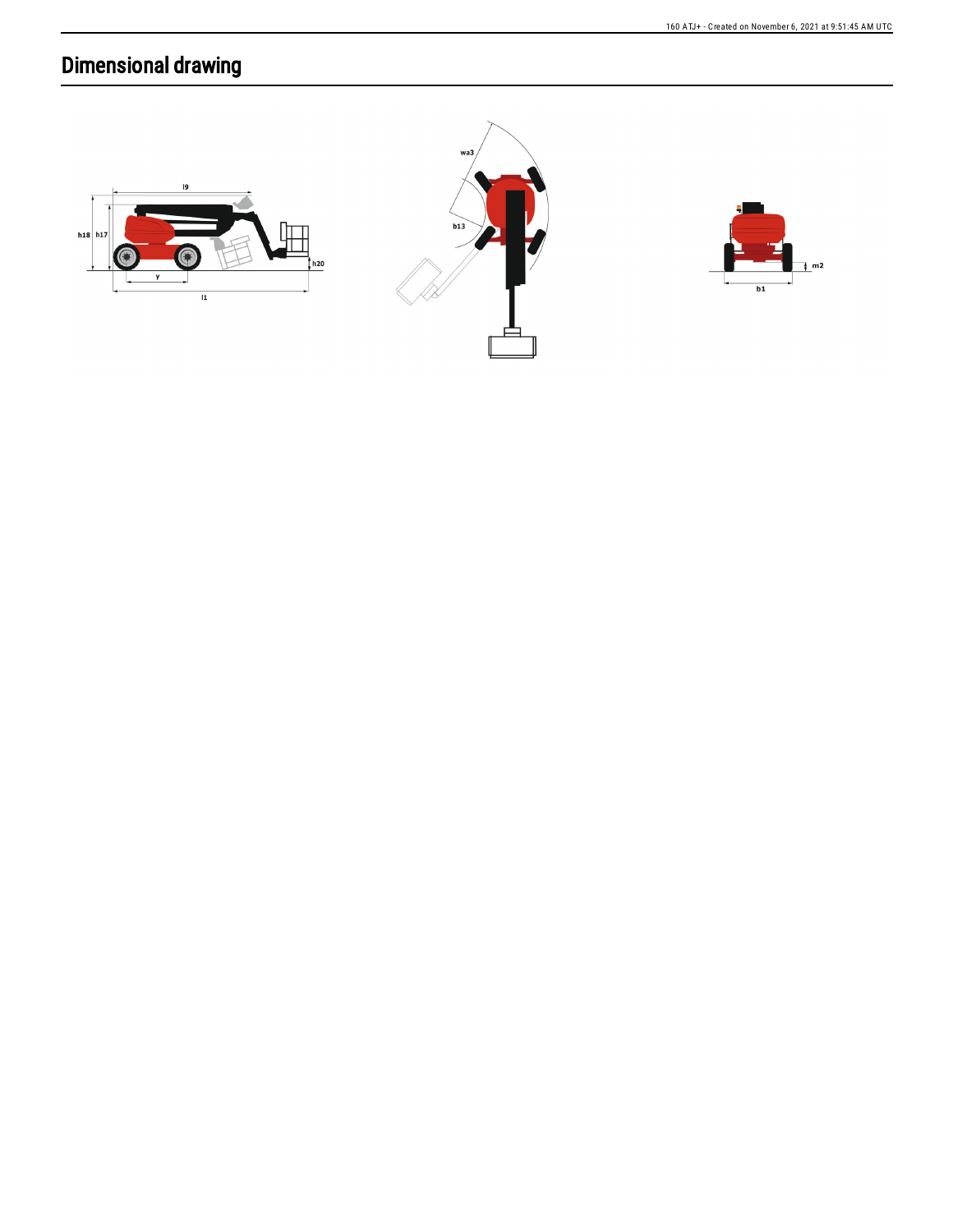#### **Equipment**

| <b>Standard</b>                                                             |
|-----------------------------------------------------------------------------|
| 230V Predisposition                                                         |
| 4 simultaneous movements                                                    |
| 4 wheel drive                                                               |
| 4 wheel steer with crab mode                                                |
| Audible alarm and illuminated indicator lamp (leveling, overload, lowering) |
| Backup electrical pump                                                      |
| CAN bus technology                                                          |
| Connected machine                                                           |
| Dead man pedal                                                              |
| Differential locking on rear axle                                           |
| Easy fast slinging system                                                   |
| Front axle with limited slip                                                |
| Fuel gauge with low level indicator                                         |
| Hom in the platform                                                         |
| Hour meter                                                                  |
| Integrated diagnostic assistance                                            |
| LED rotating beacon                                                         |
| Large basket with three entries                                             |
| Large color screen on turret                                                |
| Leveling unlocking                                                          |
| Management via engine speed bearing                                         |
| Oscillating front axle                                                      |
| Stop & Go system                                                            |

#### **Optional** 230V socket with circuit-breaker on boom head Access control keypad for easy link Additional storage boxes Air predisposition Battery blanket Battery charger automatic start Beep on every movement Beep upon travel Biodegradable hydraulic oil Coded anti-start Continuous turret rotation Easy link with remote lock Fuel tank locking cap Highly capacity battery Hydraulic oil heater Large basket 2.30m with lateral door Lockable fuel cap Narrow basket 1.80m Non-marking tyres Onboard generator (3,5 or 5 kW) Panel cradle Personalized paintwork Pipe cradle Protection screen and key lock turret SPS : Secondary protection system Safety kit (Hamess + helmet) Safety valve Socket 230 V + differential circuit breaker Spark arresting muffer Turret cover with key lock Water heater Water predisposition Working light